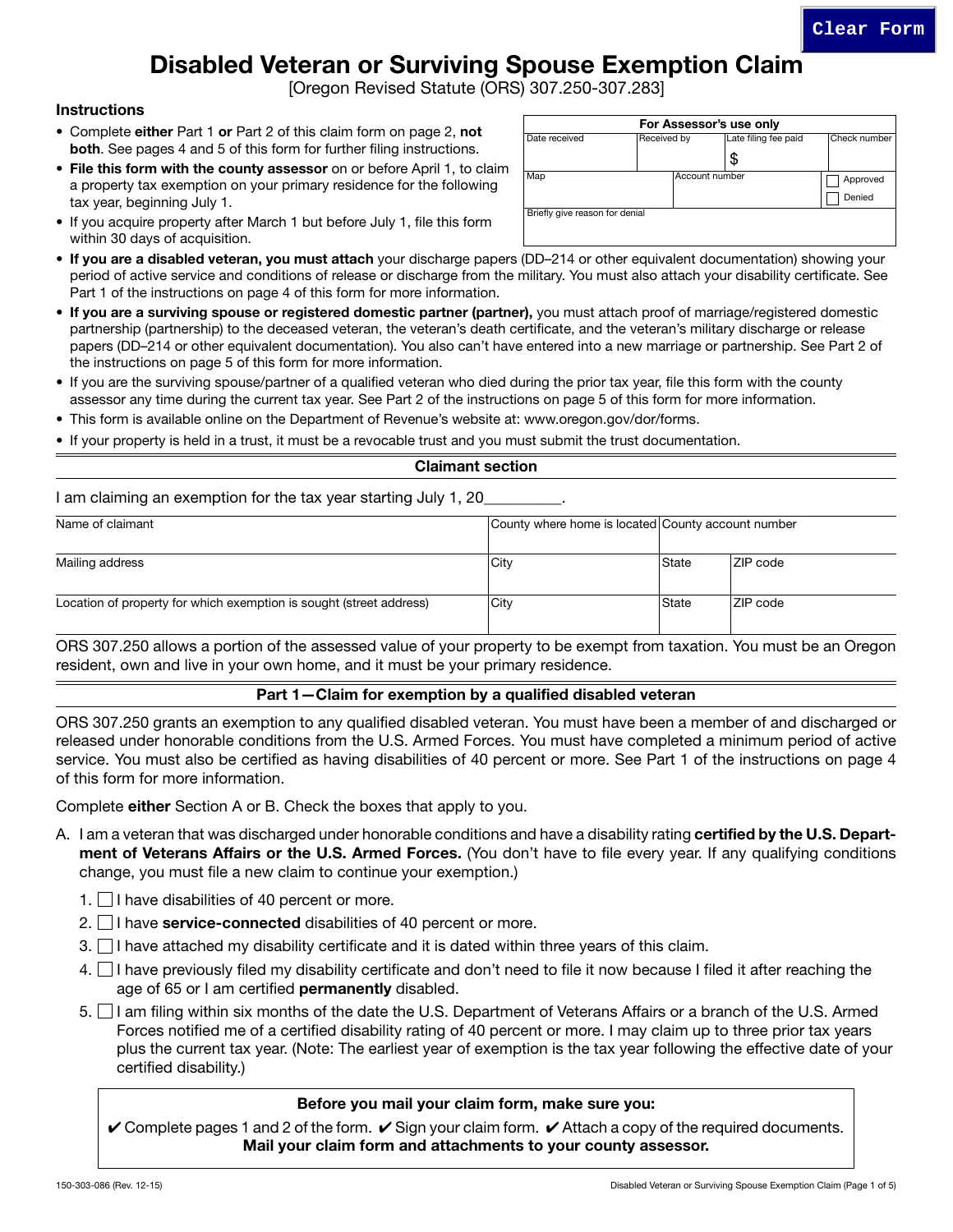- B. I am an honorably discharged veteran who is certified by a licensed physician. You must file every year. Your total gross income can't be more than 185 percent of the annual federal poverty guidelines.
	- 1.  $\Box$  I have disabilities of 40 percent or more.
	- 2a.  $\Box$  I have attached my physician's certificate and it is dated within one year of this claim, or
	- 2b. I have previously filed my disability certificate and don't need to file it now because I filed it after reaching the age of 65 or I am certified permanently disabled.
	- 3.  $\Box$  My total gross income received from all sources during the last calendar year is \$
	- 4. Number of family members in household (including myself, spouse/domestic partner and dependents)\_\_\_\_\_\_\_

#### Part 2—Claim for exemption by a surviving spouse or partner\* of a qualifying veteran

ORS 307.250 grants an exemption to any qualified surviving spouse/partner of a veteran. To qualify, you can't have entered into a new marriage or partnership. The deceased veteran must have been a member of and been discharged or released under honorable conditions from the U.S. Armed Forces and have completed a minimum period of active service. See Part 2 of the instructions on page 5 of this form for more information.

Check the boxes that apply to you.

- A. I am a surviving spouse/partner of a qualified veteran. You don't have to file every year. If any qualifying conditions change, you must file a new claim to continue your exemption.
	- 1. I haven't entered into a new marriage or partnership.
	- 2.  $\Box$  The qualifying veteran died of **service-connected** injury or illness.
	- 3.  $\Box$  The qualifying veteran received the maximum exemption for at least one year.
	- 4. My homestead was acquired after March 1 but prior to July 1 and the qualifying veteran died within 30 days of the acquisition.
	- 5. I am a pensioned surviving spouse of an honorably discharged veteran of the Civil War or the Spanish War.
	- 6.  $\Box$  I am filing for the first time.
	- 7.  $\Box$  I have filed before in \_\_\_\_\_\_\_\_\_\_\_\_\_\_\_\_\_\_\_\_\_ County.

#### **Declaration**

I declare under penalties of false swearing [ORS 305.990(4)] that I have examined this document and attachments, and to the best of my knowledge, they are true, correct, and complete.

| Signature of disabled veteran         | Date | <b>Phone</b> |
|---------------------------------------|------|--------------|
|                                       |      |              |
| Signature of surviving spouse/partner | Date | l Phone      |
| ↗                                     |      |              |

 $\boxed{\qquad \qquad \text{Email address (optional):}\qquad \qquad \qquad \text{________}$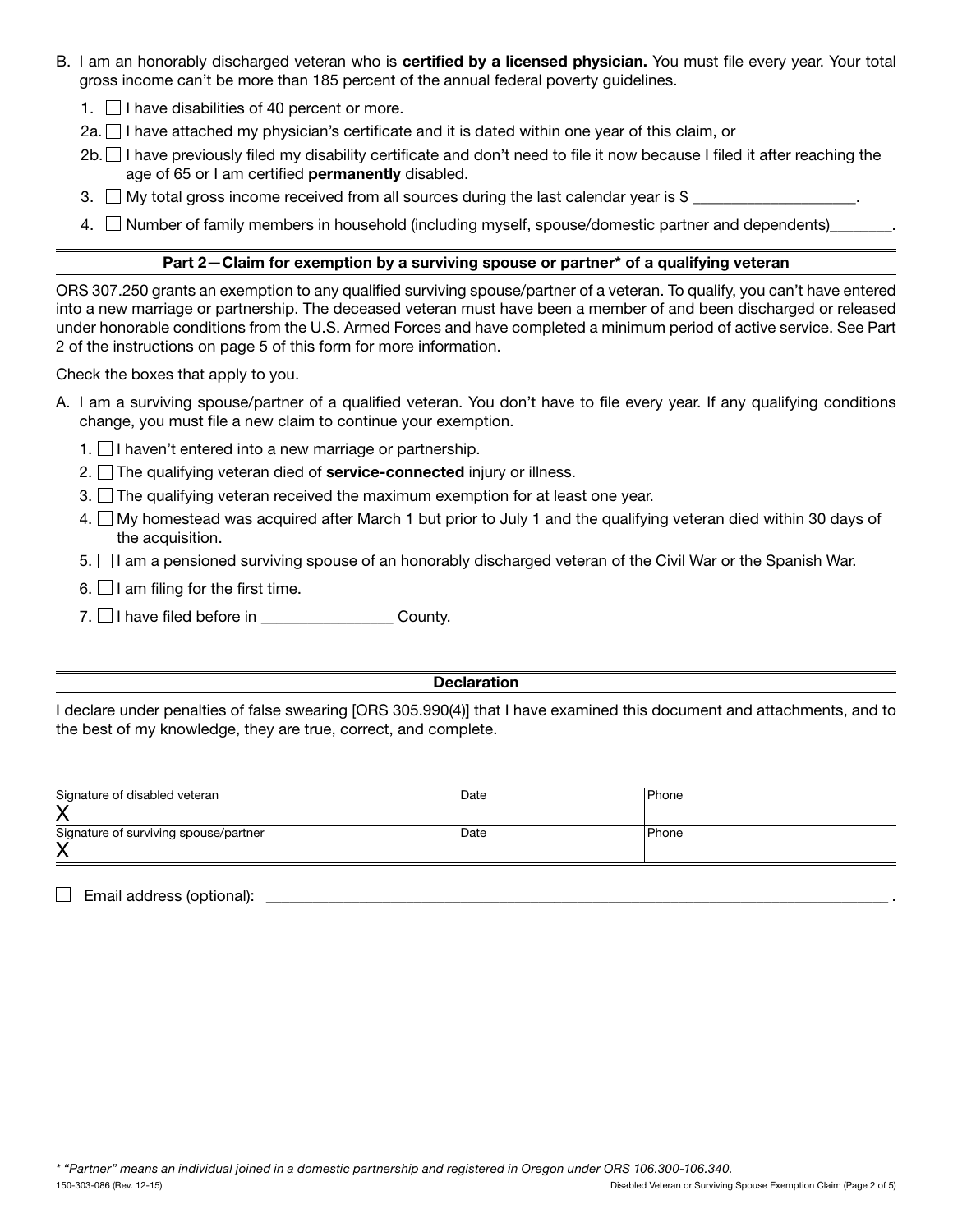## Physician's Certificate for Disabled Veteran's Property Tax Exemption



Physician \_\_\_\_\_\_\_\_\_\_\_\_\_\_\_\_\_\_\_\_\_\_\_\_\_\_\_\_\_\_\_\_\_\_\_\_\_\_\_\_\_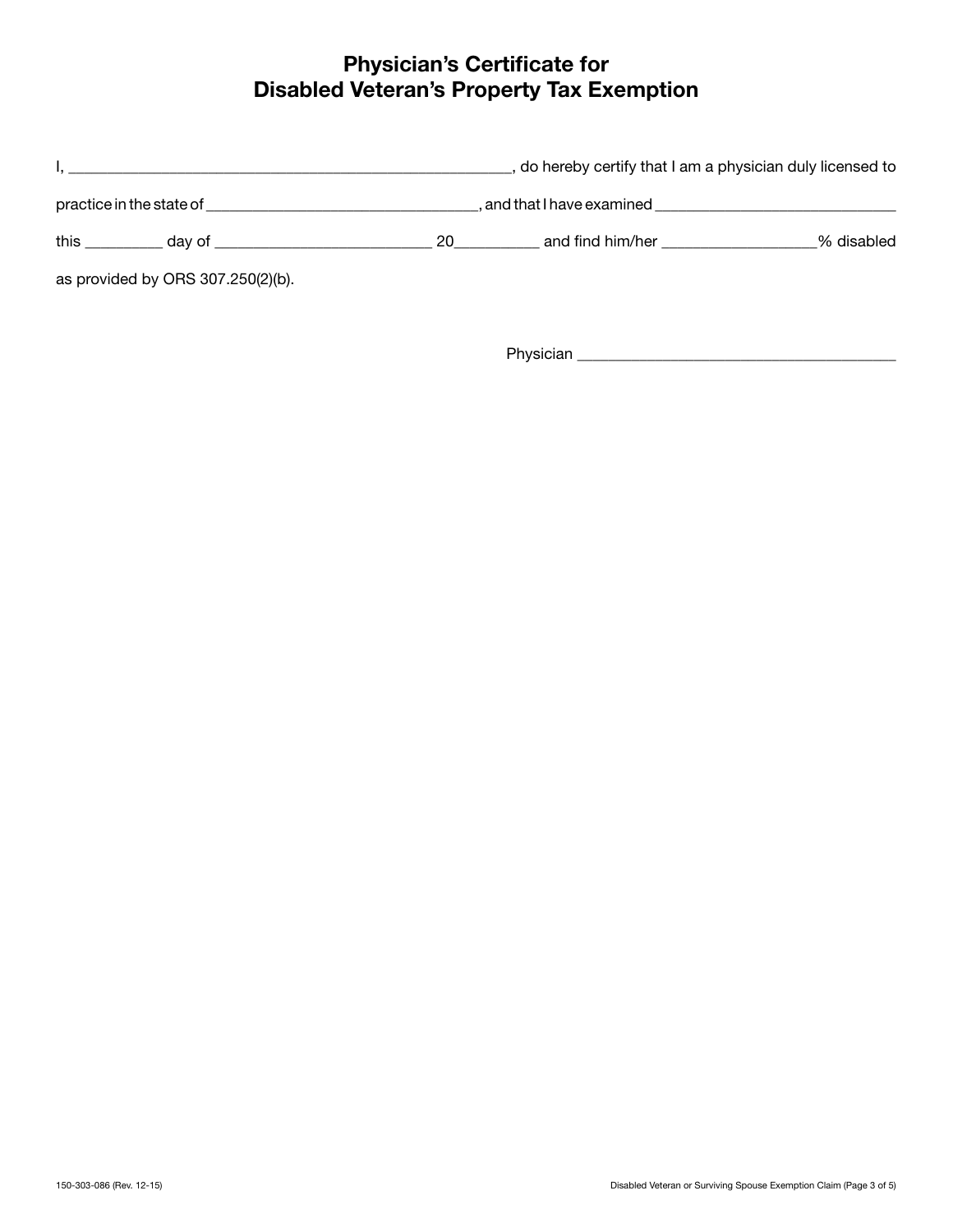### Instructions for Disabled Veteran or Surviving Spouse Exemption Claim

ORS 307.250 allows a portion of the assessed value of a disabled veteran's or a veteran's surviving spouse's/partner's residential property to be exempt from property tax. The exemption amount increases by 3 percent each year. You must own and live in your home before July 1 to qualify for the exemption for the tax year beginning July 1. Also, if you sell your home before July 1, the property becomes disqualified for the tax year beginning July 1. To claim this exemption, a qualified veteran or their surviving spouse/partner should file a *Disabled Veteran or Surviving Spouse Exemption Claim*, 150-303-086, along with the required documentation. Read below for more information and filing instructions.

### Part 1—Qualified disabled veteran

### *How do I qualify for the exemption?*

You are eligible for this exemption if you are an Oregon resident who:

- Owns and lives in your home;
- Is a disabled veteran certified as having disabilities of 40 percent or more by either:
	- The U.S. Department of Veterans Affairs;
	- Any branch of the U.S. Armed Forces; or
	- An independent licensed physician.

A disabled veteran who has service-connected disabilities of 40 percent or more is entitled to a larger exemption amount.

If you are an honorably discharged veteran who is **officially certified by the U.S. Department of Veterans Affairs or the U.S. Armed Forces,** you don't have to file every year. You must file a new claim form by April 1 and attach your disability certificate that's dated within three years of the claim if there are changes in ownership or use of your homestead property. For example, if you transfer your homestead property to a trust or life estate, you may have to file a new claim. Other changes in ownership, such as adding or removing another to the deed or changing the proportions of ownership of existing owners may require you to file a new claim.

If your homestead property is held in a trust, the trust must be clearly identified as **revocable.** To receive an exemption on your homestead property, you must retain sufficient rights to your property and continue to live there.

If the title to your home is only in the name of your spouse/ partner and you live there together, it will qualify as your homestead eligible for this exemption.

If you are an honorably discharged veteran who is **certified by an independent licensed physician,** you must file a claim form by April 1 every year. You must also:

- Attach your physician's certificate that's dated within one year of the claim.
- 150-303-086 (Rev. 12-15) **150-303-086** (Rev. 12-15) **150-303-086** (Rev. 12-15) **150-303-086** (Rev. 12-15) **150-303-086** (Rev. 12-15) • Have a total gross income of not more than 185 percent of the annual federal poverty guidelines. "Total gross income" means income **you** received in the year prior to the exemption year and includes pensions, disability compensation, retirement pay, or any combination of such

payments from the U.S. Government for service. It doesn't include your spouse's/partner's income.

### *Who is a "veteran"?*

To qualify for this exemption, you must either be a disabled "veteran" or a surviving spouse/partner of a "veteran." A "veteran" is a U.S. citizen who has been a member of the U.S. Armed Forces and was discharged or released under honorable conditions. **The veteran must also meet one of the following:**

- Served at least 91 consecutive days beginning on or before January 31, 1955.
- Served at least 179 consecutive days beginning after January 31, 1955.
- Served for 178 days or less and was discharged or released from active duty under honorable conditions because of a service-connected disability.
- Served for 178 days or less and has a disability rating from the United States Department of Veterans Affairs.
- Served for at least one day in a combat zone.
- Received a combat or campaign ribbon or an expeditionary medal for service in the Armed Forces of the United States.
- Is receiving a nonservice-connected pension from the United States Department of Veterans Affairs.

### *How do I apply for the exemption?*

- Complete a *Disabled Veteran or Surviving Spouse Exemption Claim*, 150-303-086. File it with the county assessor's office in the county where your home is located by the filing due date.
- You must attach your disability certificate. You don't have to continue attaching it to your claim if you filed it after reaching the age of 65 or you have filed a certificate certifying your permanent disability.
- You must also attach your DD-214 or other militaryissued documentation that shows you were discharged or released from the military under honorable conditions and shows your period of active service.
- If property is held in trust, include relevant revocable trust documentation.

**This property tax exemption isn't "automatic"** and doesn't transfer from one property to another. If you buy and move to a different home, you need to file a new claim form for your new home. If you don't live in your home or if it isn't your **primary** residence, it doesn't qualify for this exemption. However, temporary absences due to vacation, travel, or illness don't disqualify you from the exemption. If any of these conditions occur or if your disability rating falls below 40 percent, contact your county assessor's office.

### *What is the due date for filing the exemption claim form?*

• On or before **April 1** of the year for which you're claiming the exemption.